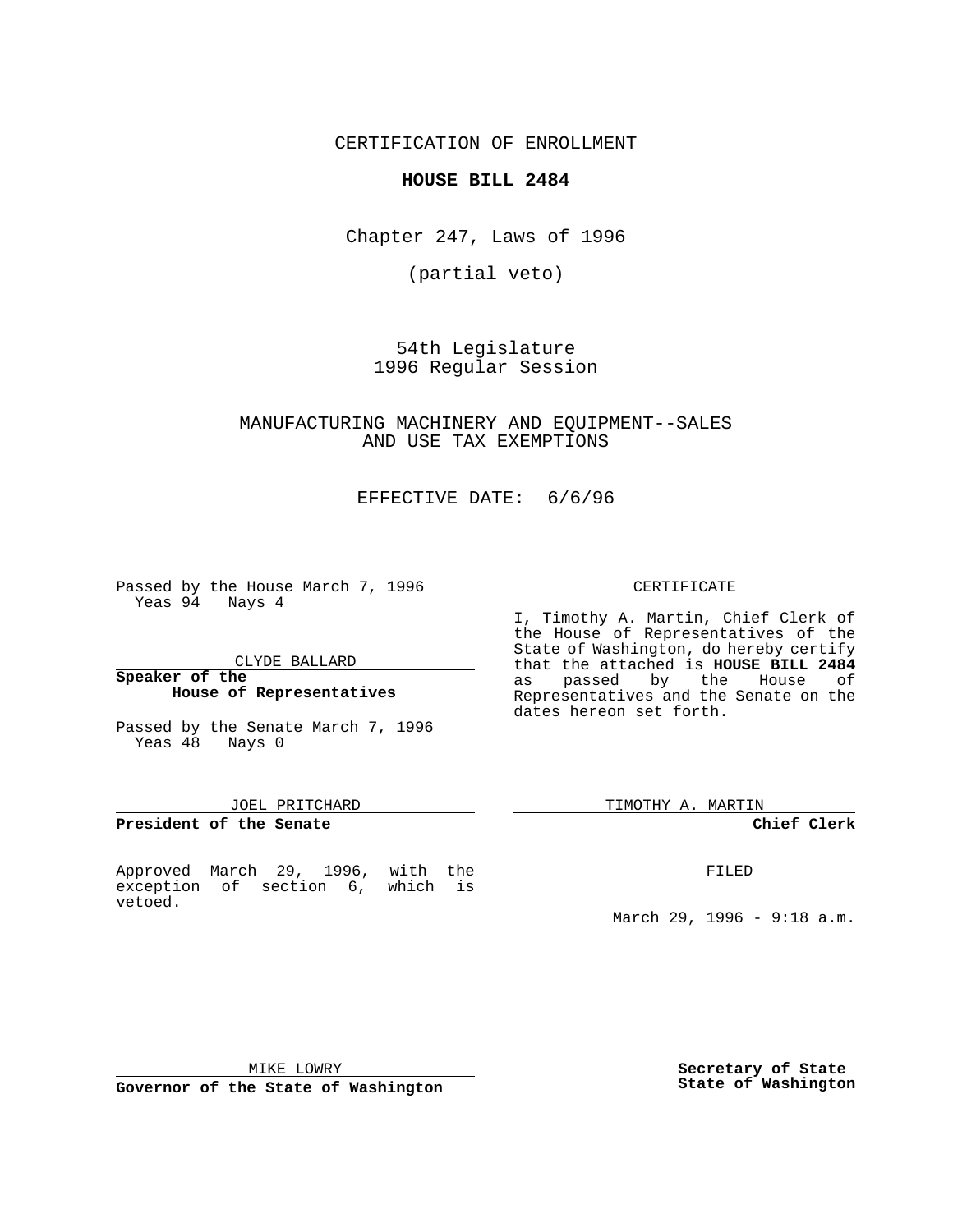# **HOUSE BILL 2484** \_\_\_\_\_\_\_\_\_\_\_\_\_\_\_\_\_\_\_\_\_\_\_\_\_\_\_\_\_\_\_\_\_\_\_\_\_\_\_\_\_\_\_\_\_\_\_

\_\_\_\_\_\_\_\_\_\_\_\_\_\_\_\_\_\_\_\_\_\_\_\_\_\_\_\_\_\_\_\_\_\_\_\_\_\_\_\_\_\_\_\_\_\_\_

## AS AMENDED BY THE SENATE

Passed Legislature - 1996 Regular Session

# **State of Washington 54th Legislature 1996 Regular Session**

**By** Representatives Van Luven, Sheldon, Radcliff, Hatfield, Sherstad, D. Schmidt, Cooke, Conway, Goldsmith, Silver, Kessler and Johnson

Read first time 01/11/96. Referred to Committee on Trade & Economic Development.

1 AN ACT Relating to sales and use tax exemptions for manufacturing 2 machinery and equipment; amending RCW 82.08.02565 and 82.12.02565; 3 adding a new section to chapter 82.08 RCW; adding a new section to 4 chapter 82.12 RCW; creating a new section; and providing effective 5 dates.

6 BE IT ENACTED BY THE LEGISLATURE OF THE STATE OF WASHINGTON:

 NEW SECTION. **Sec. 1.** The legislature finds that the health, safety, and welfare of the people of the state of Washington are heavily dependent upon the continued encouragement, development, and expansion of opportunities for family wage employment in the state's manufacturing industries.

 The legislature also finds that sales and use tax exemptions for manufacturing machinery and equipment enacted by the 1995 legislature have improved Washington's ability to compete with other states for manufacturing investment, but that additional incentives for manufacturers need to be adopted to solidify and enhance the state's competitive position.

18 The legislature intends to accomplish this by extending the current 19 manufacturing machinery and equipment exemptions to include machinery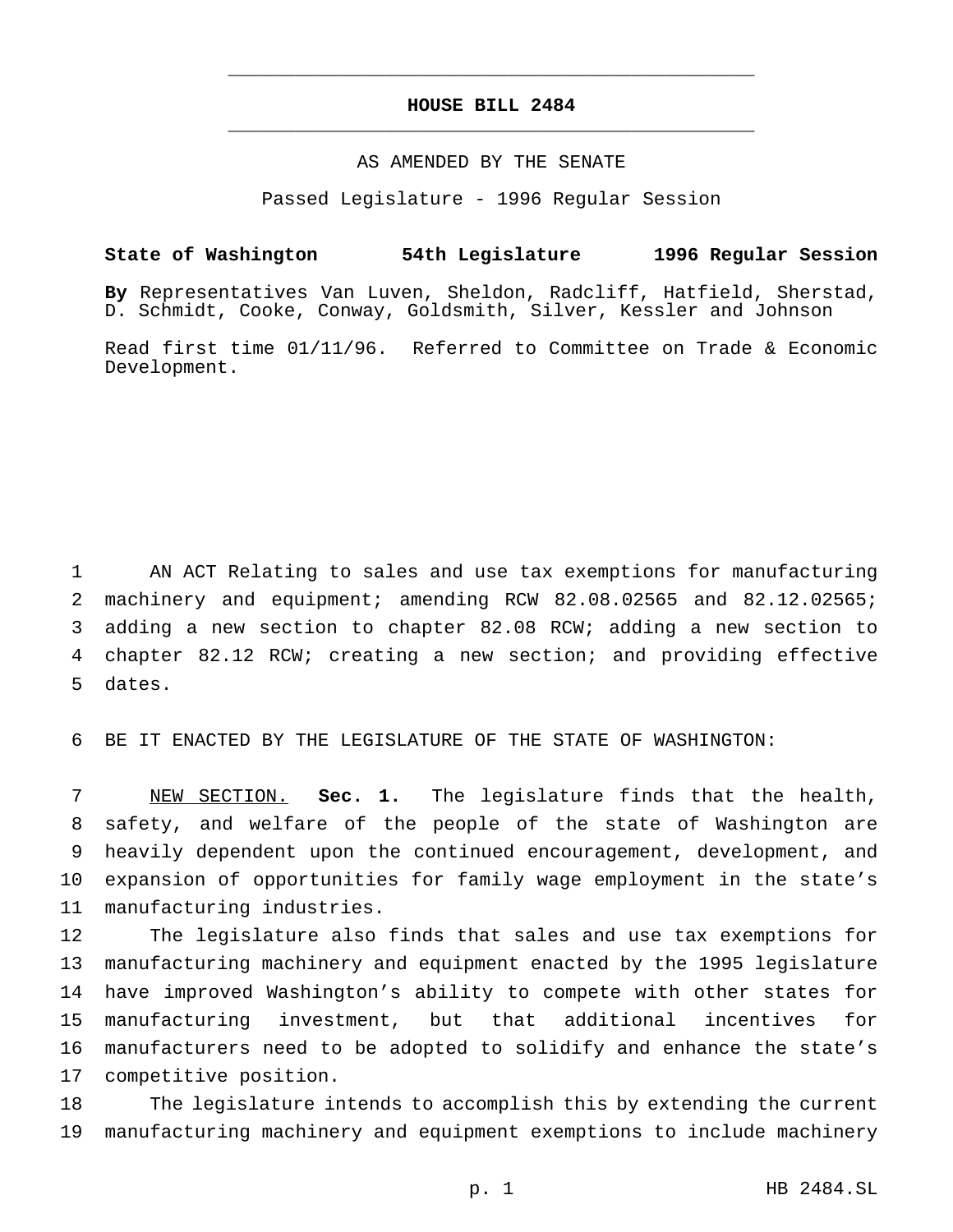and equipment used for research and development with potential manufacturing applications.

 **Sec. 2.** RCW 82.08.02565 and 1995 1st sp.s. c 3 s 2 are each amended to read as follows:

 (1) The tax levied by RCW 82.08.020 shall not apply to sales to a manufacturer or processor for hire of machinery and equipment used 7 directly in a manufacturing operation or research and development operation, or to sales of or charges made for labor and services rendered in respect to installing the machinery and equipment, but only when the purchaser provides the seller with an exemption certificate in a form and manner prescribed by the department by rule, and the purchaser provides the department with a duplicate of the certificate or a summary of exempt sales as the department may require. The seller shall retain a copy of the certificate for the seller's files.

(2) For purposes of this section and RCW 82.12.02565:

 (a) "Machinery and equipment" means industrial fixtures, devices, and support facilities. "Machinery and equipment" includes pollution 18 control equipment installed and used in a manufacturing operation or 19 research and development operation to prevent air pollution, water pollution, or contamination that might otherwise result from the 21 manufacturing operation or research and development operation.

(b) "Machinery and equipment" does not include:

(i) Hand tools;

24 (ii) Property with a useful life of less than one year;

 (iii) Repair parts required to restore machinery and equipment to normal working order;

 (iv) Replacement parts that do not increase productivity, improve 28 efficiency, or extend the useful life of the machinery and equipment; 29  $((e^{\pi})$ 

 (v) Buildings, other than machinery and equipment that is 31 permanently affixed to or becomes a physical part of a building; and 32 (vi) Building fixtures that are not integral to the manufacturing 33 operation or research and development operation that are permanently affixed to and become a physical part of a building, such as utility systems for heating, ventilation, air conditioning, communications, plumbing, or electrical.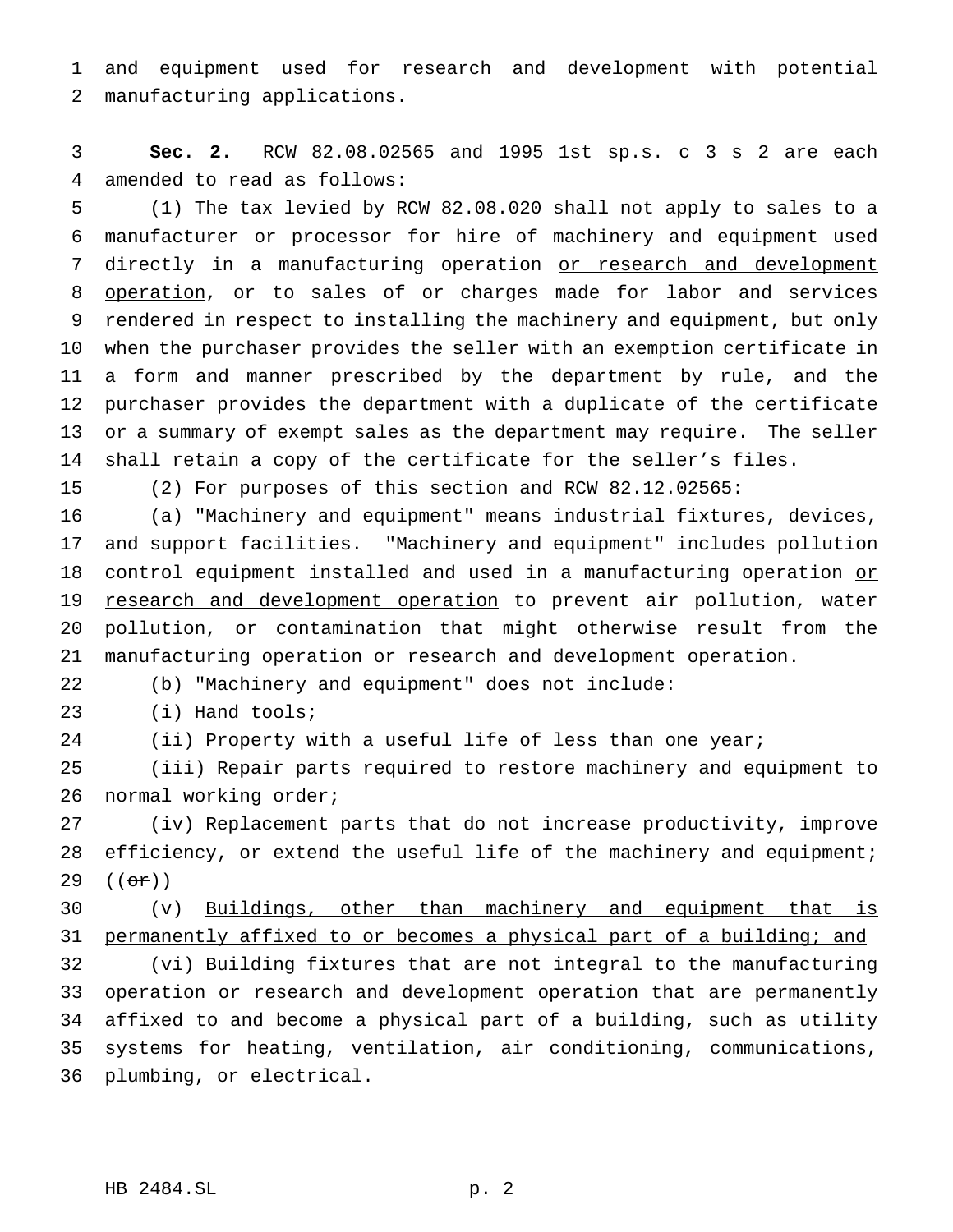(c) Machinery and equipment is "used directly" in a manufacturing 2 operation or research and development operation if the machinery and equipment:

 (i) Acts upon or interacts with an item of tangible personal property;

 (ii) Conveys, transports, handles, or temporarily stores an item of tangible personal property at the manufacturing site;

 (iii) Controls, guides, measures, verifies, aligns, regulates, or tests tangible personal property;

 (iv) Provides physical support for or access to tangible personal property;

(v) Produces power for, or lubricates machinery and equipment;

 (vi) Produces another item of tangible personal property for use in 14 the manufacturing operation or research and development operation;  $((e^{\pi})^{\circ})$ 

 (vii) Places tangible personal property in the container, package, or wrapping in which the tangible personal property is normally sold or 18 transported<sub>*i* or</sub>

19 (viii) Is integral to research and development as defined in RCW 82.63.010.

 (d) "Manufacturing operation" means the manufacturing of articles, substances, or commodities for sale as tangible personal property. The manufacturing operation begins at the point where the raw materials enter the manufacturing site and ends at the point where the finished product leaves the manufacturing site. The term also includes that portion of a cogeneration project that is used to generate power for consumption within the manufacturing site of which the cogeneration 28 project is an integral part. The term does not include ((research and 29 development,)) the production of electricity by a light and power 30 business as defined in RCW 82.16.010( $(\tau)$ ) or the preparation of food products on the premises of a person selling food products at retail. (e) "Cogeneration" means the simultaneous generation of electrical energy and low-grade heat from the same fuel.

 (f) "Research and development operation" means engaging in research and development as defined in RCW 82.63.010 by a manufacturer or 36 processor for hire.

 **Sec. 3.** RCW 82.12.02565 and 1995 1st sp.s. c 3 s 3 are each amended to read as follows: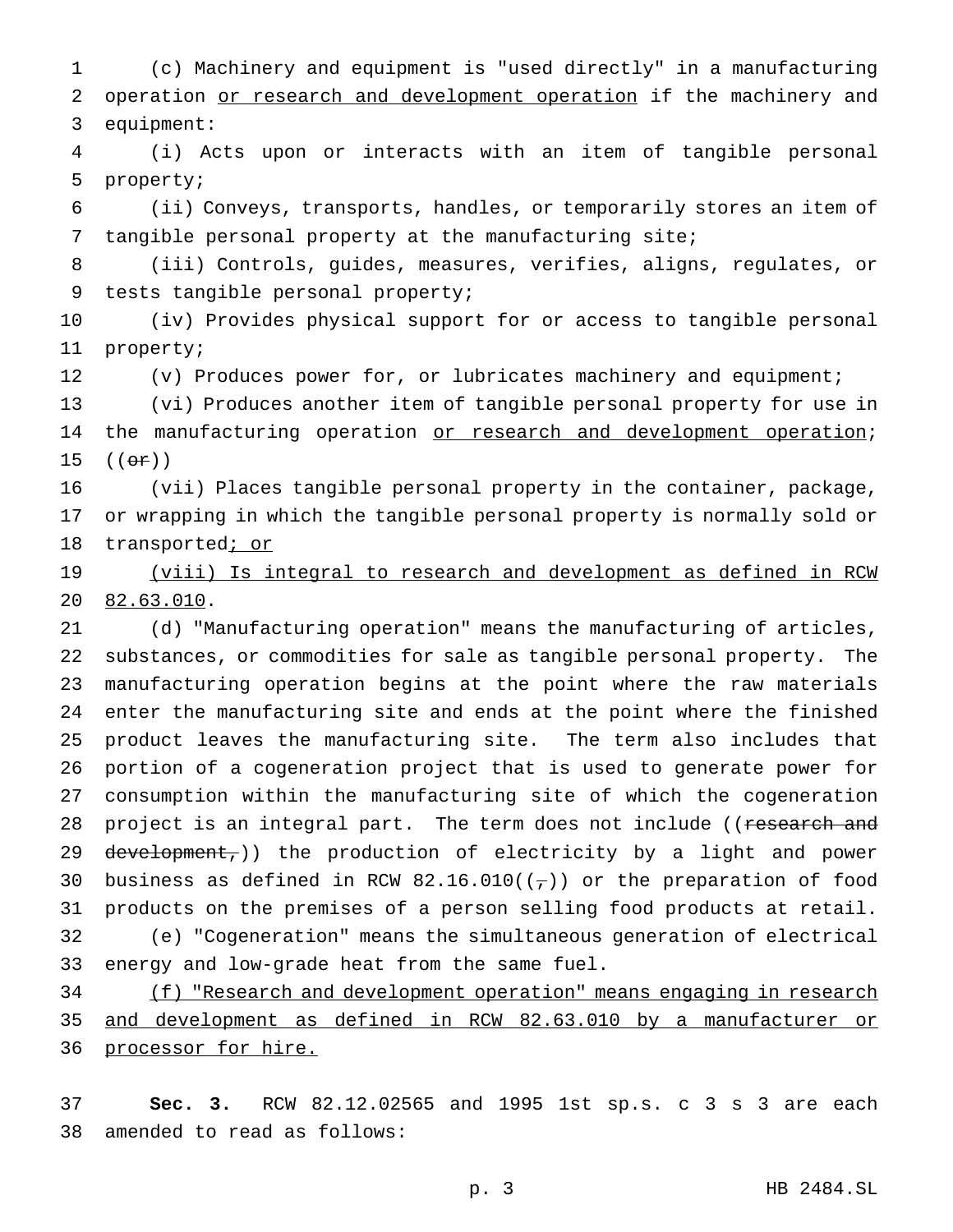The provisions of this chapter shall not apply in respect to the use by a manufacturer or processor for hire of machinery and equipment 3 used directly in a manufacturing operation or research and development 4 operation, but only when the user provides the department with:

 (1) An exemption certificate in a form and manner prescribed by the department within sixty days of the first use of the machinery and equipment in this state; or

 (2) An annual summary listing the machinery and equipment by January 31 of the year following the calendar year in which the machinery and equipment is first used in this state.

 NEW SECTION. **Sec. 4.** A new section is added to chapter 82.08 RCW to read as follows:

 The tax levied by RCW 82.08.020 shall not apply to sales of materials used in designing and developing aircraft parts, auxiliary equipment, and aircraft modification whether from enterprise funds or on a contract or fee basis for a taxpayer with gross sales of less than twenty million dollars per year. This exemption may not exceed one hundred thousand dollars for a taxpayer in a year.

 NEW SECTION. **Sec. 5.** A new section is added to chapter 82.12 RCW to read as follows:

 The provisions of this chapter shall not apply with respect to the use of materials used in designing and developing aircraft parts, auxiliary equipment, and aircraft modification whether from enterprise funds or on a contract or fee basis for a taxpayer with gross sales of less than twenty million dollars per year. This exemption may not exceed one hundred thousand dollars for a taxpayer in a year.

27 \*NEW SECTION. Sec. 6. (1) Sections 4 and 5 of this act take effect July 1, 1996.

 (2) Sections <sup>1</sup> through <sup>3</sup> of this act take effect July 1, 1997. **\*Sec. 6 was vetoed. See message at end of chapter.**

> Passed the House March 7, 1996. Passed the Senate March 7, 1996. Approved by the Governor March 29, 1996, with the exception of certain items that were vetoed. Filed in Office of Secretary of State March 29, 1996.

Note: Governor's explanation of partial veto is as follows: